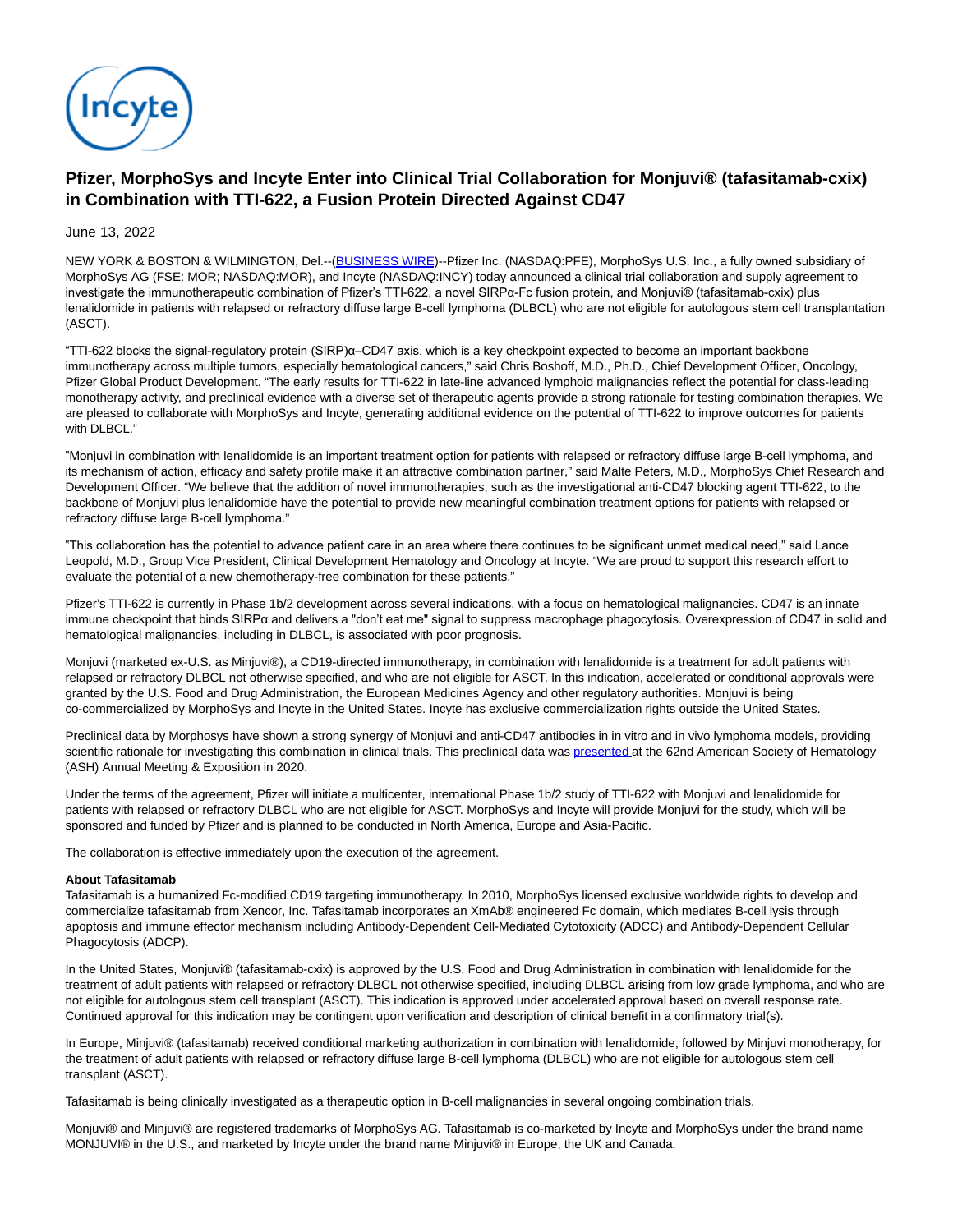## **About Pfizer Oncology**

At Pfizer Oncology, we are committed to advancing medicines wherever we believe we can make a meaningful difference in the lives of people living with cancer. Today, we have an industry-leading portfolio of 24 approved innovative cancer medicines and biosimilars across more than 30 indications, including breast, genitourinary, colorectal, blood and lung cancers, as well as melanoma.

#### **About Pfizer: Breakthroughs That Change Patients' Lives**

At Pfizer, we apply science and our global resources to bring therapies to people that extend and significantly improve their lives. We strive to set the standard for quality, safety and value in the discovery, development and manufacture of health care products, including innovative medicines and vaccines. Every day, Pfizer colleagues work across developed and emerging markets to advance wellness, prevention, treatments and cures that challenge the most feared diseases of our time. Consistent with our responsibility as one of the world's premier innovative biopharmaceutical companies, we collaborate with health care providers, governments and local communities to support and expand access to reliable, affordable health care around the world. For more than 170 years, we have worked to make a difference for all who rely on us. We routinely post information that may be important to investors on our website a[t www.Pfizer.com .](https://cts.businesswire.com/ct/CT?id=smartlink&url=https%3A%2F%2Fwww.pfizer.com%2F&esheet=52747966&newsitemid=20220613005549&lan=en-US&anchor=www.Pfizer.com&index=2&md5=5da44eeaa13a0f3aab1065aab44115a3) In addition, to learn more, please visit us on [www.Pfizer.com a](https://cts.businesswire.com/ct/CT?id=smartlink&url=https%3A%2F%2Fwww.pfizer.com%2F&esheet=52747966&newsitemid=20220613005549&lan=en-US&anchor=www.Pfizer.com&index=3&md5=aee8bc551da13657b350fb4b9da5f349)nd follow us on Twitter at [@Pfizer a](https://cts.businesswire.com/ct/CT?id=smartlink&url=https%3A%2F%2Ftwitter.com%2Fpfizer&esheet=52747966&newsitemid=20220613005549&lan=en-US&anchor=%40Pfizer&index=4&md5=e58cc2e6c5cfd6a2cf5603cbb42f5610)nd @Pfizer News, [LinkedIn,](https://cts.businesswire.com/ct/CT?id=smartlink&url=https%3A%2F%2Fwww.linkedin.com%2Fcompany%2Fpfizer%2F&esheet=52747966&newsitemid=20220613005549&lan=en-US&anchor=LinkedIn%2C&index=6&md5=509fec363e09ab32d99b20a41a6fbb2a) [YouTube a](https://cts.businesswire.com/ct/CT?id=smartlink&url=https%3A%2F%2Fwww.youtube.com%2Fpfizer&esheet=52747966&newsitemid=20220613005549&lan=en-US&anchor=YouTube&index=7&md5=4a61a493f2f006f4ac6804944650b0f8)nd like us on Facebook at Facebook.com/Pfizer.

## **About MorphoSys**

At MorphoSys, we are driven by our mission: More life for people with cancer. As a global commercial-stage biopharmaceutical company, we use groundbreaking science and technologies to discover, develop, and deliver innovative cancer medicines to patients. MorphoSys is headquartered in Planegg, Germany, and has its U.S. operations anchored in Boston, Massachusetts. To learn more, visit us a[t www.morphosys.com a](https://cts.businesswire.com/ct/CT?id=smartlink&url=http%3A%2F%2Fwww.morphosys.com&esheet=52747966&newsitemid=20220613005549&lan=en-US&anchor=www.morphosys.com&index=9&md5=aebdc36d99b1072abf5bd5e153dc2a61)nd follow us on **[Twitter a](https://cts.businesswire.com/ct/CT?id=smartlink&url=https%3A%2F%2Ftwitter.com%2Fmorphosys&esheet=52747966&newsitemid=20220613005549&lan=en-US&anchor=Twitter&index=10&md5=2a12237736e49678bf0362d32da115ef)nd LinkedIn.** 

## **About Incyte**

Incyte is a Wilmington, Delaware-based, global biopharmaceutical company focused on finding solutions for serious unmet medical needs through the discovery, development and commercialization of proprietary therapeutics. For additional information on Incyte, please visi[t Incyte.com a](https://cts.businesswire.com/ct/CT?id=smartlink&url=http%3A%2F%2Fwww.incyte.com&esheet=52747966&newsitemid=20220613005549&lan=en-US&anchor=Incyte.com&index=12&md5=1ef781145aa6b8f808dc00280f96e9a1)nd follow @Incyte

#### **Pfizer Forward-looking Statements**

The information contained in this release is as of June 13, 2022. Pfizer assumes no obligation to update forward-looking statements contained in this release as the result of new information or future events or developments.

This release contains forward-looking information about TTI-622 and a clinical trial collaboration and supply agreement to investigate the novel immunotherapeutic combination of TTI-622 and Monjuvi® (tafasitamab-cxix) plus lenalidomide in patients with relapsed or refractory diffuse large B-cell lymphoma, including their potential benefits, that involves substantial risks and uncertainties that could cause actual results to differ materially from those expressed or implied by such statements. Risks and uncertainties include, among other things, the uncertainties inherent in research and development, including the ability to meet anticipated clinical endpoints, commencement and/or completion dates for clinical trials, regulatory submission dates, regulatory approval dates and/or launch dates, as well as the possibility of unfavorable new clinical data and further analyses of existing clinical data; the risk that clinical trial data are subject to differing interpretations and assessments by regulatory authorities; whether regulatory authorities will be satisfied with the design of and results from the clinical studies; whether and when applications may be filed in any jurisdictions for any potential indications for TTI-622 or the combination of TTI-622 and Monjuvi plus lenalidomide; whether and when regulatory authorities in any jurisdictions may approve any such applications for TTI-622 or the combination of TTI-622 and Monjuvi plus lenalidomide, which will depend on myriad factors, including making a determination as to whether the product's benefits outweigh its known risks and determination of the product's efficacy and, if approved, whether TTI-622 or the combination of TTI-622 and Monjuvi plus lenalidomide will be commercially successful; decisions by regulatory authorities impacting labeling, manufacturing processes, safety and/or other matters that could affect the availability or commercial potential of TTI-622 or the combination of TTI-622 and Monjuvi plus lenalidomide; whether our clinical trial collaboration and supply agreement with MorphoSys AG and Incyte will be successful; uncertainties regarding the impact of COVID-19 on Pfizer's business, operations and financial results; and competitive developments.

A further description of risks and uncertainties can be found in Pfizer's Annual Report on Form 10-K for the fiscal year ended December 31, 2021 and in its subsequent reports on Form 10-Q, including in the sections thereof captioned "Risk Factors" and "Forward-Looking Information and Factors That May Affect Future Results", as well as in its subsequent reports on Form 8-K, all of which are filed with the U.S. Securities and Exchange Commission and available at [www.sec.gov a](https://cts.businesswire.com/ct/CT?id=smartlink&url=http%3A%2F%2Fwww.sec.gov%2F&esheet=52747966&newsitemid=20220613005549&lan=en-US&anchor=www.sec.gov&index=14&md5=0f82db250c1bdc2da5dbb53ce0e24caa)nd www.pfizer.com.

#### **MorphoSys Forward-Looking Statements**

This communication contains certain forward-looking statements concerning the MorphoSys group of companies. The forward-looking statements contained herein represent the judgment of MorphoSys as of the date of this release and involve known and unknown risks and uncertainties, which might cause the actual results, financial condition and liquidity, performance or achievements of MorphoSys, or industry results, to be materially different from any historic or future results, financial conditions and liquidity, performance or achievements expressed or implied by such forwardlooking statements. In addition, even if MorphoSys' results, performance, financial condition and liquidity, and the development of the industry in which it operates are consistent with such forward-looking statements, they may not be predictive of results or developments in future periods. Among the factors that may result in differences are that MorphoSys' expectations may be incorrect, the inherent uncertainties associated with competitive developments, clinical trial and product development activities and regulatory approval requirements, MorphoSys' reliance on collaborations with third parties, estimating the commercial potential of its development programs and other risks indicated in the risk factors included in MorphoSys' Annual Report on Form 20-F and other filings with the U.S. Securities and Exchange Commission. Given these uncertainties, the reader is advised not to place any undue reliance on such forward-looking statements. These forward-looking statements speak only as of the date of publication of this document. MorphoSys expressly disclaims any obligation to update any such forward-looking statements in this document to reflect any change in its expectations with regard thereto or any change in events, conditions or circumstances on which any such statement is based or that may affect the likelihood that actual results will differ from those set forth in the forward-looking statements, unless specifically required by law or regulation.

## **Incyte Forward-looking Statements**

Except for the historical information set forth herein, the matters set forth in this press release, including statements regarding the clinical trial collaboration entered into by Pfizer, MorphoSys and Incyte, the planned clinical trials of Monjuvi in combination with lenalidomide and TTI-622, and whether and when such proposed combination might provide a successful treatment option for patients with relapsed or refractory DLBCL, contain